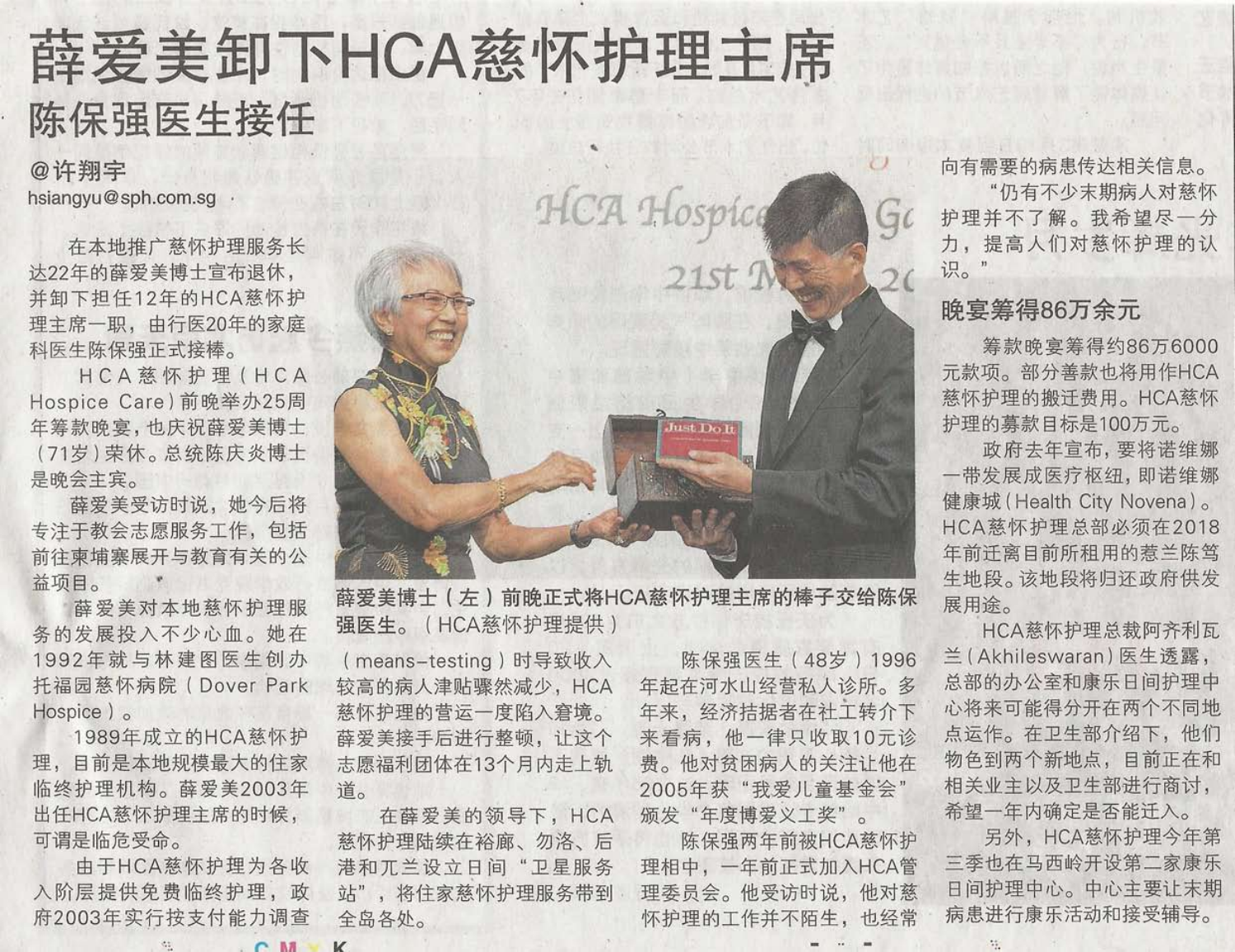#### LHZB 23 March 2014

### **Dr Seet Ai Mei steps down as HCA Hospice Care President Dr Tan Poh Kiang takes over** Reported by Xu Xiang Yu

Dr Seet Ai Mei who has served 22 years promoting palliative care announces her retirement and steps down as President of HCA Hospice Care, a position which she has helmed for 12 years. Dr Tan Poh Kiang who has been in medical practice for 20 years will be taking over the position.

HCA Hospice Care celebrated its  $25<sup>th</sup>$  anniversary with a gala dinner two days ago and Dr Seet's (71) retirement was announced. President Dr Tony Tan was the guest-ofhonour for the event.

When interviewed, Dr Seet said that she will be more involved in missionary work in the future, including initiatives to promote education in Cambodia.

Dr Seet Ai Mei has made valuable contributions to the development of palliative care services in Singapore. She set up Dover Park Hospice with Dr Jerry Lim Kian Tho in 1992.

Established in 1989, HCA Hospice Care is currently the largest home based palliative care centre in Singapore. Dr Seet rose to the occasion when she took on the position of its President in 2003.

As HCA provides free palliative care for patients from all walks of life, when the government implemented means-testing in 2003, subsidy for patients from higher income group was reduced drastically and HCA Hospice Care found itself in a tight spot operationally. When Dr Seet took over, she consolidated the operations and steered the voluntary welfare organisation back on track within 13 months.

Under Dr Seet's leadership, HCA Hospice sets up in succession satellite day-care centres at Jurong, Bedok, Hougang and Woodlands, bringing home-based palliative care services closer to patients across the island.

Dr Tan Poh Kiang (48) started his private practice in 1996 at a clinic at Bukit Ho Swee. For many years, patients with financial difficulties referred by social workers to see him pay only \$10 for consultation. In appreciation of his care and concern for the needy, Dr Tan was given the Humanitarian Volunteer of the Year award in 2005 from The MILK (Mainly I Love Kids) Fund.

Dr Tan was approached by HCA Hospice Care two years ago and formally joined the HCA management committee a year ago. He reveals that he is no stranger to palliative care and would often convey related information to patients who are in need of the services.

"There are still many terminally ill patients who do not know much about palliative care. I hope to do my part to help increase public awareness on palliative care."

#### **Gala Dinner raised \$860,000**

The fund raising dinner raised about \$860,000, part of which will be used for the relocation of HCA Hospice Care. The establishment hopes to raise a million dollar.